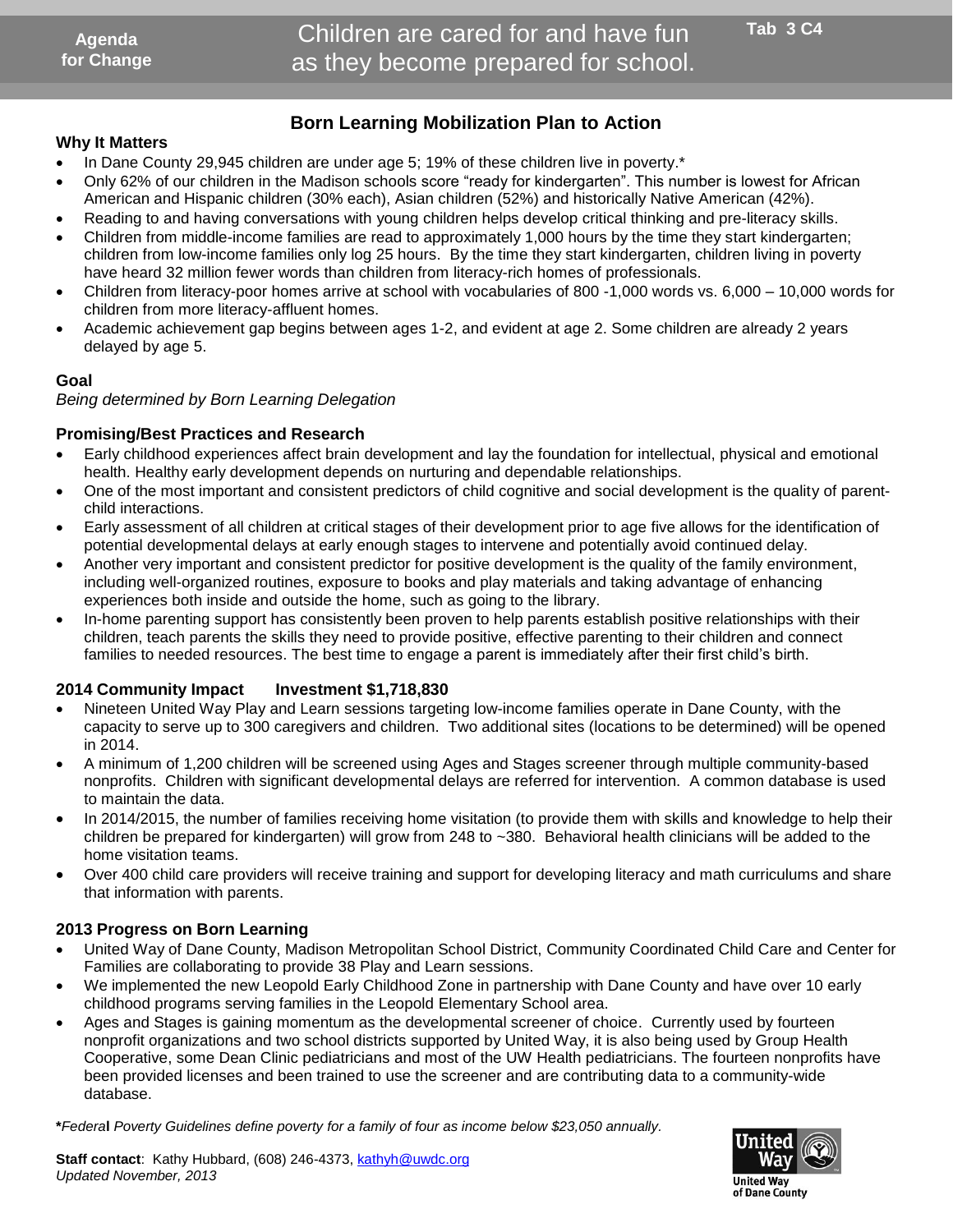## *Children are cared for and have fun as they become prepared for school.*

## **Born Learning**



Limited initial data shows that 75% of 4-5 year olds are at age expected development using the Ages and Stages Questionnaire.

*"Potential Delays" in this chart include those results of both serious concerns and those that recommend further monitoring. Low-income children have more delays in communication,* 



2,316 Parents/Caregivers and Children attended United Way Play and Learns in 2013.

162 Families participated in The Parent-Child Home Program in 2013. 37 families graduated in 2013.

\* Changing our indicator from MMSD's screener to ASQ. The ASQ screener evaluates children's development in 5 domains.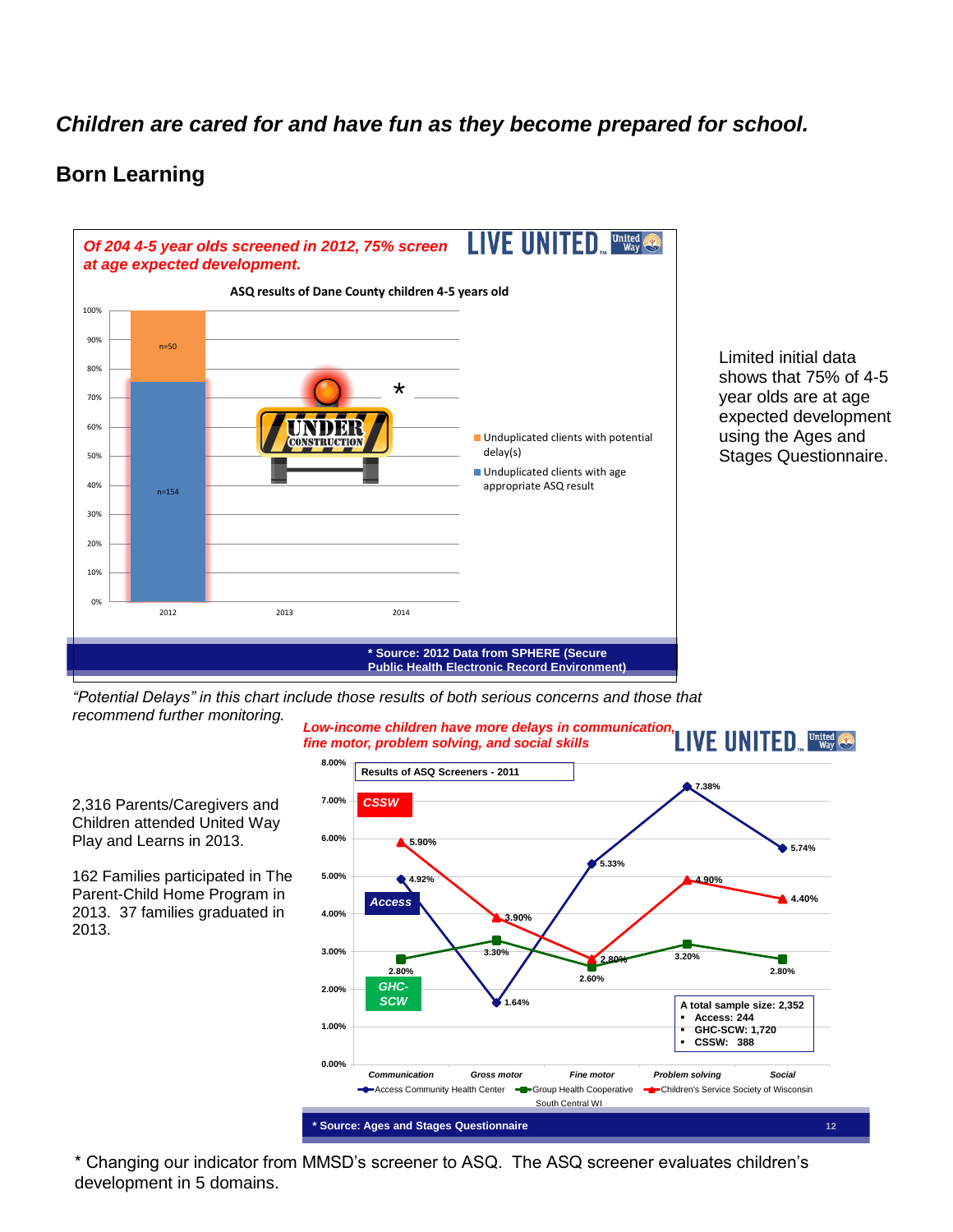## **Born Learning**

## **Results**

Parent-Child Home Program graduated its first class from the 2 year program in June 2013, all 35 graduates registered to attend 4K in the fall of 2013. United Way of Dane County Play and Learns served 1,944 children and caregivers in 2013.

# **Born Learning**





### **Community engagement that shaped this initiative**

- Born Learning Delegation established in 2006 conducted over 500 surveys to determine direction and then over 600 surveys done to test strategies.
- Play and Learn presence at Día de los Niños and Madison Kid's Expo with activities, books and developmental screeners available for thousands of parents with children under five years of age.
- United Way of Dane County's 2012 Year of the Young Child with events focusing on the importance of the early years in a child's development at every major event including Day of Caring, Community Volunteer Awards, Key Club Celebration and others.
- A second Born Learning Delegation was convened in 2013 to review progress since 2006 and determine next steps. This delegation surveyed parents attending Play and Learns and interviewed families graduating from the Parent Child Home Program regarding how services are accessed and gaps in support for families.

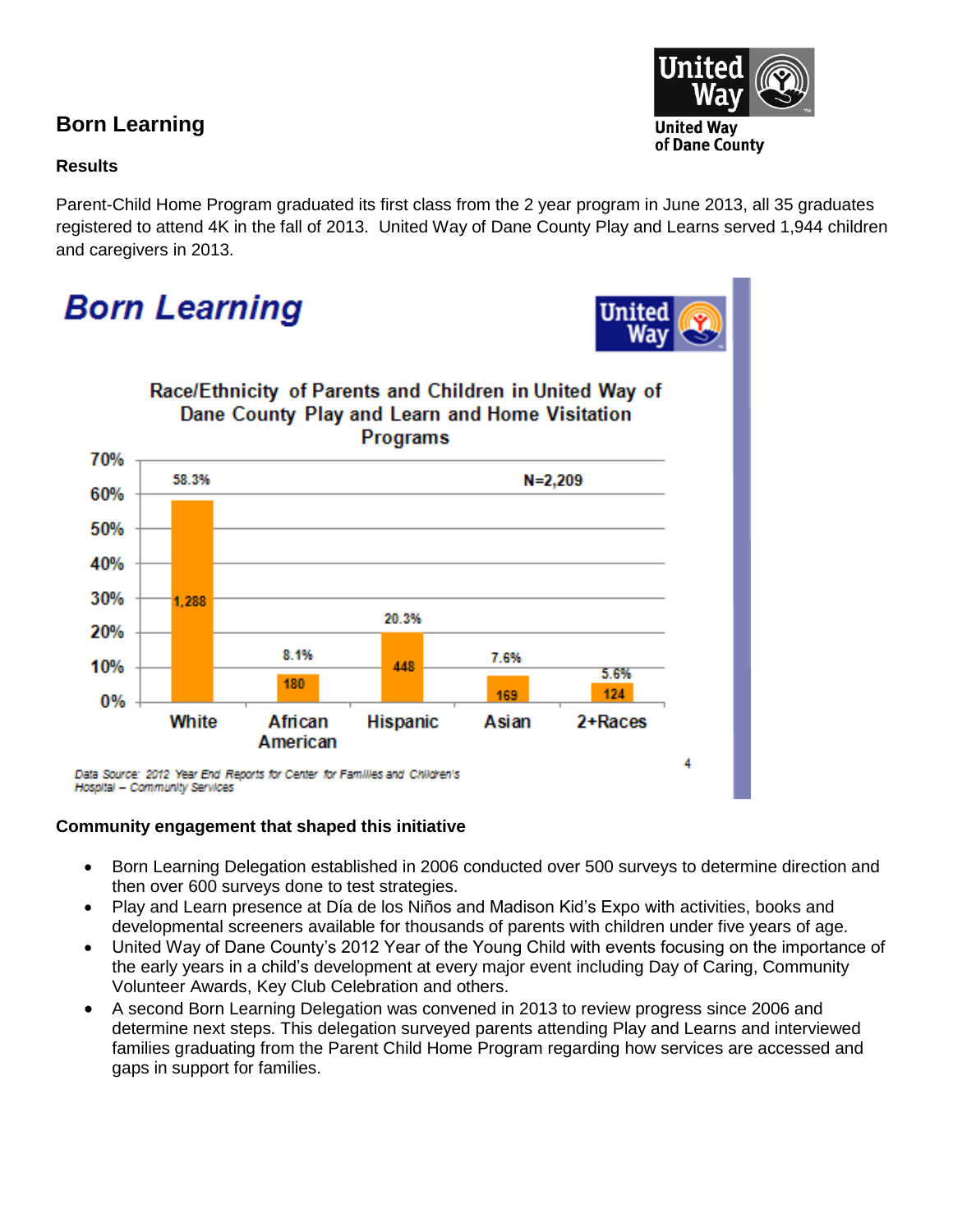

## *Born Learning Workgroup*

| <b>Chair</b>                          | <b>Community Leader</b>                        |
|---------------------------------------|------------------------------------------------|
| Michael Morgan                        |                                                |
| <b>Vice-Chair</b>                     | <b>Community Social Worker, Joining Forces</b> |
| Fabiola Hamdan                        | <b>For Families</b>                            |
| <b>Allison Cooley</b>                 | <b>Community Leader</b>                        |
| <b>Denise Faust</b>                   | Director of Energy Market Operations,          |
|                                       | <b>Alliant Energy</b>                          |
| Sarah Fisher                          | Senior Manager, Grant Thornton LLP             |
| Monica Host                           | Child Care Program Coordinator, City of        |
|                                       | <b>Madison Community Development Division</b>  |
| Paul Karch                            | Whyte Hirschboeck Dudek S.C.                   |
| Mike Kenitz (Agency Representative)   | <b>Executive Director, Center for Families</b> |
| Alyssa Kenney (Agency Representative) | <b>Executive Director, Kennedy Heights</b>     |
|                                       | <b>Community Center</b>                        |
| Jennie Mauer                          | Project Launch State Coordinator               |
|                                       | Dept. Health Services, Dept. Children and      |
|                                       | <b>Families</b>                                |
| <b>Ric Merritt</b>                    | American TV                                    |
|                                       |                                                |
| <b>Brody Richter</b>                  | Attorney, DeWitt Ross & Stevens S.C.           |
| Tom Weber                             | School Board President, Sun Prairie Area       |
|                                       | <b>School District</b>                         |
|                                       |                                                |
| Vicki Washington                      | Associate Vice President for Inclusivity,      |
|                                       | Diversity, Equity and Student Success,         |
|                                       | University Of Wisconsin System Office Of       |
|                                       | <b>Academic Affairs</b>                        |